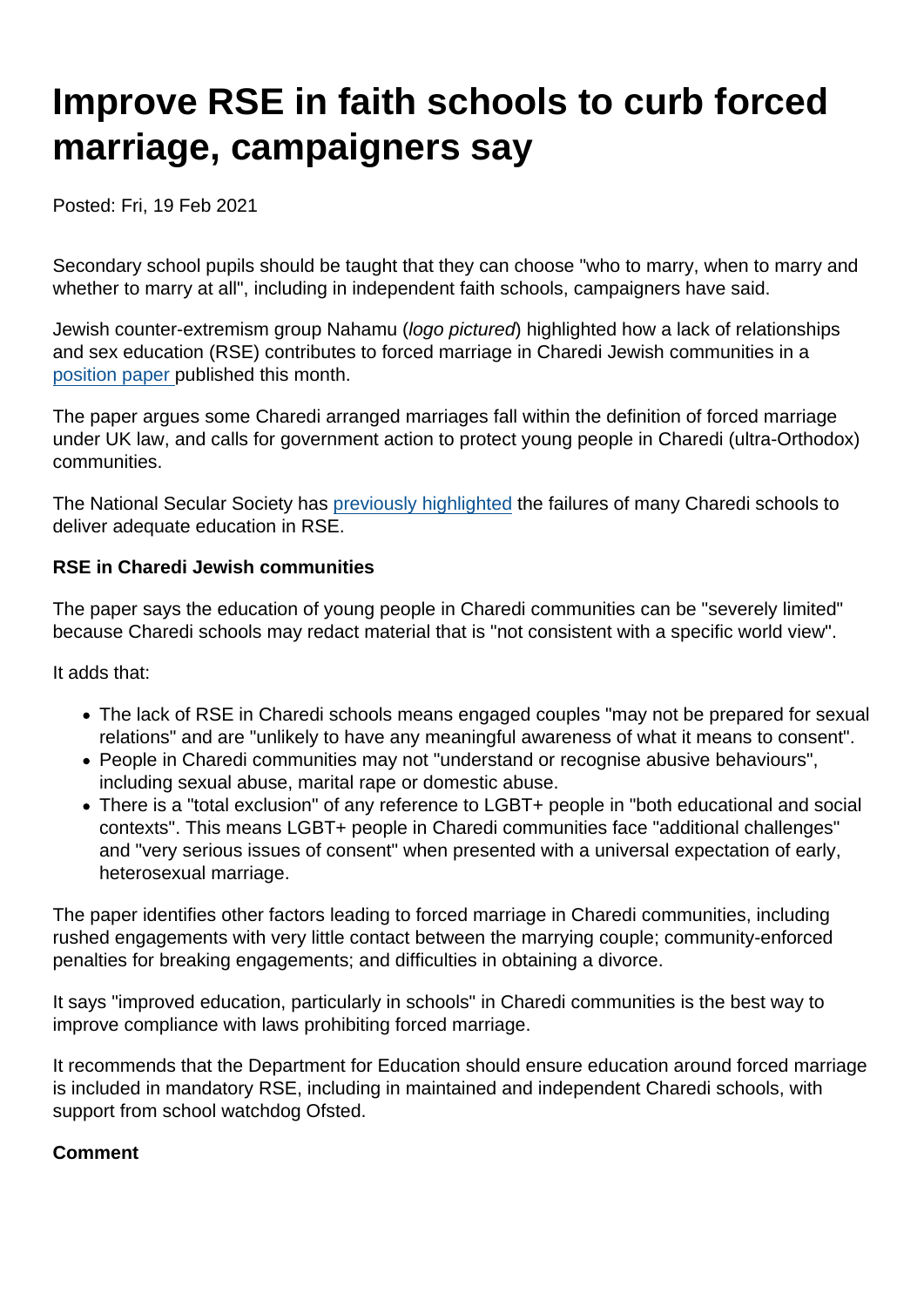An NSS spokesperson called the paper a "wake-up call" to the problem of forced marriage in conservative religious communities.

He said: "The paper's recommendations once again emphasise the need for all schools, including independent faith schools, to teach age-appropriate, LGBT-inclusive RSE to all pupils.

"A considerable number of state-funded and independent Jewish schools refuse to do this on religious grounds. This paper has highlighted some of the significant dangers of this.

"Children in insular religious communities are most in need of education about relationships and sex. Turning a blind eye will leave more young people at risk of forced marriage and abuse."

Jewish schools' opposition to RSE: some recent examples

- In 2020, 17 rabbis [said](https://www.secularism.org.uk/news/2020/05/schools-wont-compromise-on-relationships-education-rabbis-tell-pm) Charedi Jewish schools would refuse to compromise with requirements to teach about the existence of same-sex couples in RSE.
- In 2019 a BBC expose revealed that two state-funded Jewish schools in north London had encouraged parents to opt children out of RSE. The NSS then revealed that the government had [dismissed concerns](https://www.secularism.org.uk/news/2020/01/government-dismissed-concerns-about-jewish-school-in-sex-ed-scandal) about community pressures at one of the schools.
- In 2019 the NSS also revealed that ultra-orthodox Jewish schools were [planning to refuse to](https://www.secularism.org.uk/news/2019/06/exposed-orthodox-jewish-schools-plan-to-escape-lgbt-inclusive-rse) [teach aspects of RSE](https://www.secularism.org.uk/news/2019/06/exposed-orthodox-jewish-schools-plan-to-escape-lgbt-inclusive-rse) by exploiting loopholes in government regulations.

Nahamu logo [via Twitter](https://twitter.com/PNahamu/).

## While you're here

Our news and opinion content is an important part of our campaigns work. Many articles involve a lot of research by our campaigns team. If you value this output, please consider supporting us today.

P.S. make sure to check out the related campaigns below.

- [Support us from just £1 a month](https://www.secularism.org.uk/donate.html)
- [Share on What's App](whatsapp://send?text=http://www.secularism.org.uk/news/2021/02/improve-rse-in-faith-schools-to-curb-forced-marriage-campaigners-say?format=pdf)
- [Share on Facebook](https://www.facebook.com/sharer/sharer.php?u=http://www.secularism.org.uk/news/2021/02/improve-rse-in-faith-schools-to-curb-forced-marriage-campaigners-say?format=pdf&t=Improve+RSE+in+faith+schools+to+curb+forced+marriage,+campaigners+say)
- [Share on Twitter](https://twitter.com/intent/tweet?url=http://www.secularism.org.uk/news/2021/02/improve-rse-in-faith-schools-to-curb-forced-marriage-campaigners-say?format=pdf&text=Improve+RSE+in+faith+schools+to+curb+forced+marriage,+campaigners+say&via=NatSecSoc)
- [Share on Email](https://www.secularism.org.uk/share.html?url=http://www.secularism.org.uk/news/2021/02/improve-rse-in-faith-schools-to-curb-forced-marriage-campaigners-say?format=pdf&title=Improve+RSE+in+faith+schools+to+curb+forced+marriage,+campaigners+say)
- [Subscribe to RSS Feed](/mnt/web-data/www/cp-nss/feeds/rss/news)

Tags: [Education,](https://www.secularism.org.uk/news/tags/Education) [Forced Marriage](https://www.secularism.org.uk/news/tags/Forced+Marriage), [RSE](https://www.secularism.org.uk/news/tags/RSE)

## Related Campaigns